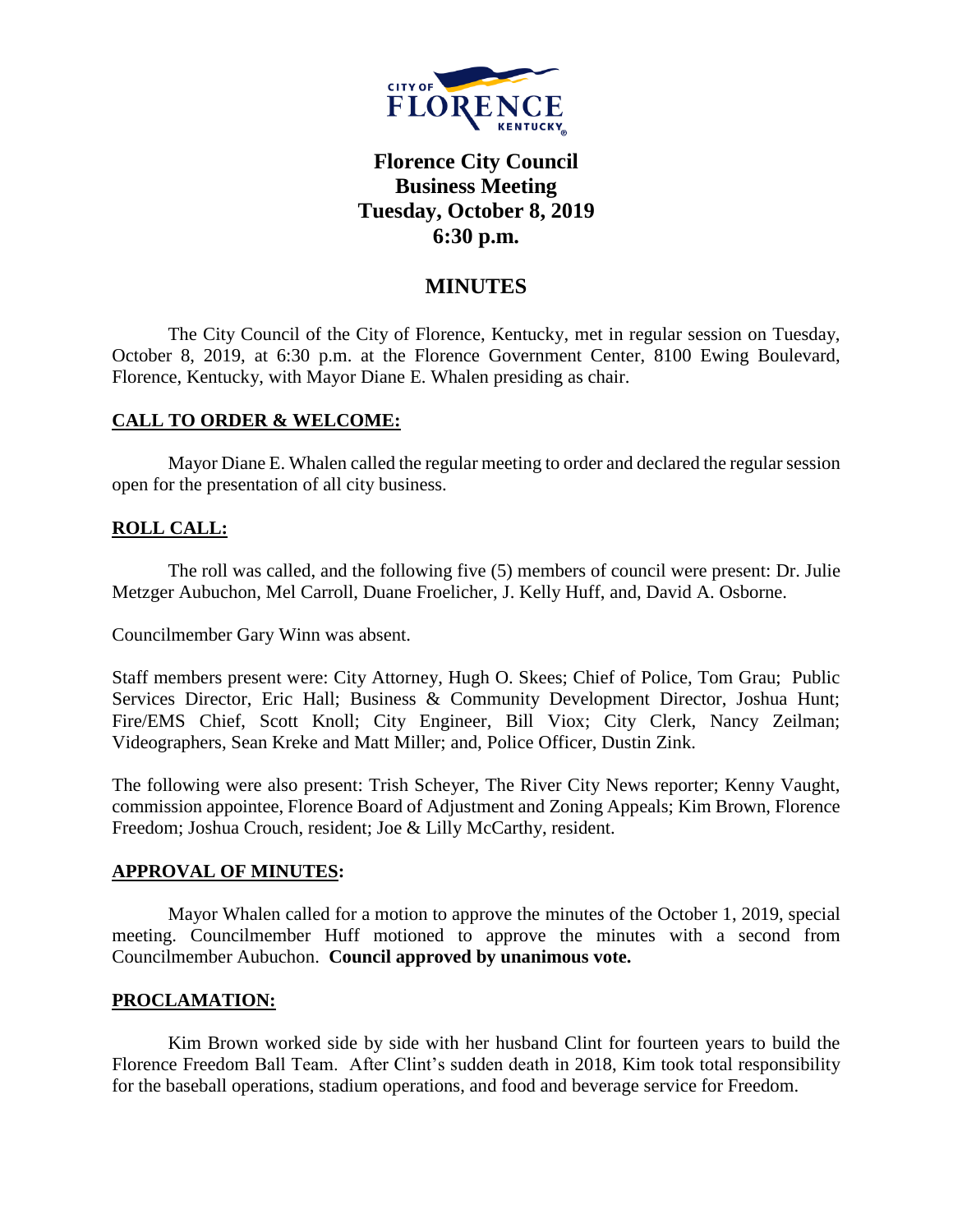Florence City Council Minutes: Tuesday, October 8, 2019

In 2019, Kim made the difficult decision to sell the team. The City of Florence honors Kim Brown because of her leadership, passion, diligence, strength, and commitment to the City of Florence and to Florence Freedom. Mayor Whalen proclaimed October 8, 2019, as Kim Brown Day in the City of Florence, Kentucky.

#### **PROCLAMATION:**

Mayor Whalen read a proclamation designating October 23 – 31, 2019 as National Red Ribbon Week. This important week encourages Americans to wear a red ribbon to show their support for a drug-free environment.

#### **MUNICIPAL ORDER NO. MO-14-19:**

A Municipal Order approving the appointment of Kenny Vaught to the Florence Board of Adjustment and Zoning Appeals to fill the unexpired term of Charlie Reynolds.

Mayor Whalen called for a motion to place Municipal Order No. MO-14-19 on the agenda. Councilmember Carroll motioned to place the Municipal Order on the agenda, with a second from Councilmember Huff. **Council approved by unanimous vote.**

Mayor Whalen called for a motion to approve Municipal Order No. MO-14-19. Councilmember Huff motioned to approve, with a second from Councilmember Metzger-Aubuchon. **Council approved by unanimous vote.**

#### **SECOND READING OF ORDINANCE O-17-19:**

An Ordinance amending Ordinance No. O-28-14 relating to times and places for regular meetings of the City Council and the Planning and Zoning Committee to change the date of the regular meeting of the Planning and Zoning Committee.

Mayor Whalen called for a motion to approve the second reading of Ordinance O-17-19. Councilmember Osborne motioned to approve, with a second from Councilmember Carroll. **Council approved by unanimous vote.**

#### **SECOND READING OF ORDINANCE O-18-19:**

An Ordinance adopting and approving a change in concept development plan in a commercial two/planned development/Houston-Donaldson study corridor overlay (C-2/PD/HDO) zone for a 14.85 acre site located at 4949 Houston Road, Florence, Kentucky (Sam's Club) to allow a gasoline fueling station and for modifications to an existing retail building.

Mayor Whalen called for a motion to approve the second reading of Ordinance O-18-19. Councilmember Osborne motioned to approve, with a second from Councilmember Metzger-Aubuchon. **Council approved by unanimous vote.**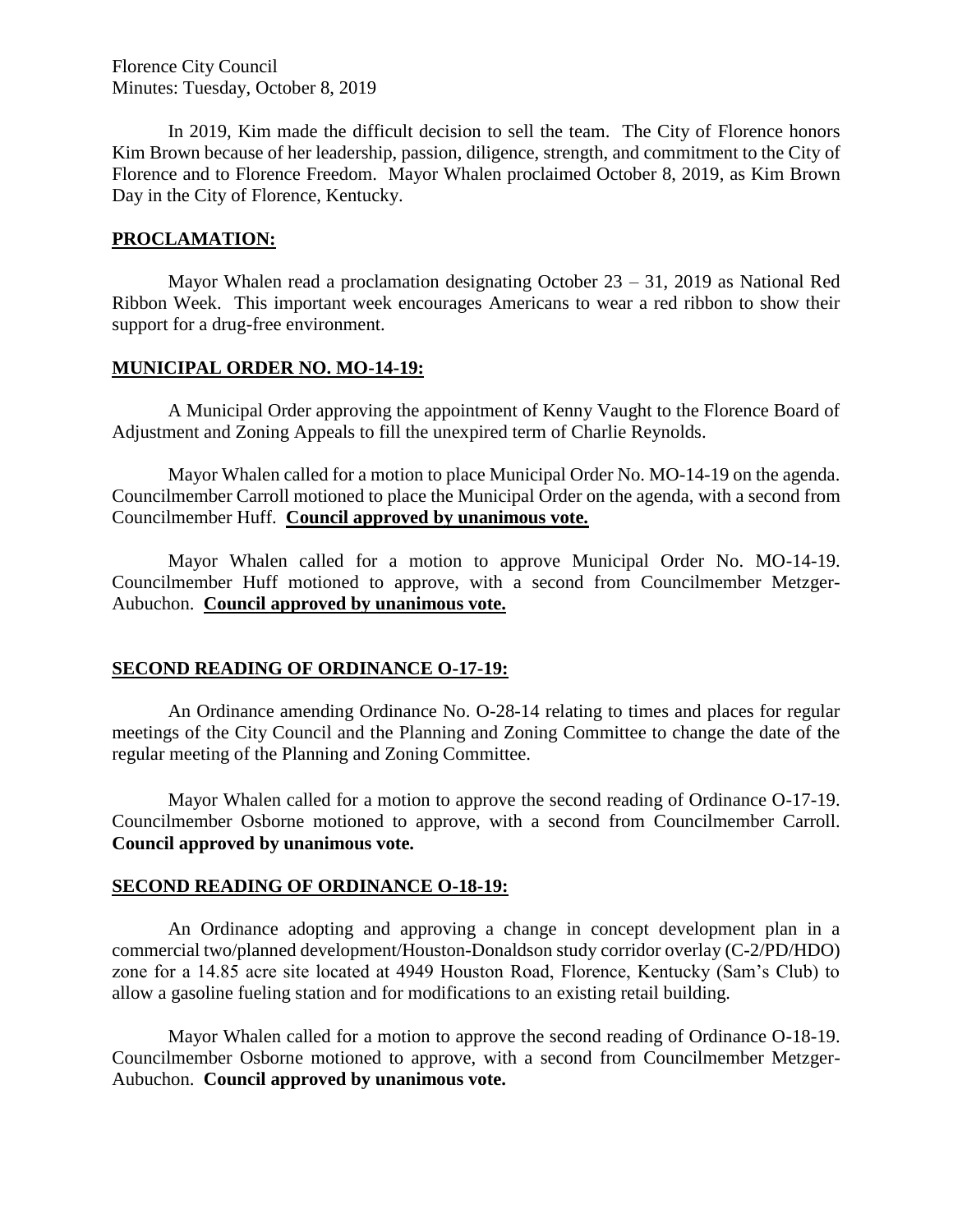## **MAYOR'S REPORT:**

- The City of Florence Fall Clean Up Event will begin October 14, 2019, and run through Sunday, October 20, 2019. Drop off hours are Monday through Friday 7:00 a.m. – 7:00 p.m. and Saturday and Sunday 9:00 a.m. – 7:00 p.m. For a list of acceptable items, go to our website at florence-ky.gov.
- National Drug Take-Back Day will be held on Saturday, October 26, 2019, 10:00 a.m. -2:00 p.m. Unused or expired prescription drugs can be dropped off at the Florence Police Department, 8100 Ewing Blvd, Kroger, Mall Rd., or Walmart on Houston Road.
- Florence Community Band will present its Spooktacular Halloween Concert on Monday, October 28, 2019 at 7:30 p.m. The concert will be held in the lower level of the Florence Government Center.
- The City of Florence Annual Halloween Night Out will be held on Tuesday, October 29, 2919. at the Florence Government Center. The event will begin at 5:00 p.m. and end at 7:00 p.m. Sponsor or vendor forms can be found on the City of Florence website.
- City of Florence Halloween Trick or Treat hours will be on Thursday, October 31, 2019, from 6:00 p.m. until 8:00 p.m.
- The homeless count in Boone County was launched today and will continue for two weeks. Professionals from the Welcome House, Brighton Center, and Veterans Affairs will be conducting brief surveys to gather better data around the population in Boone County experiencing homelessness.

October 15 is the target date for full canvassing, but professionals will be available and in the community through October 22, 2019.

## **RECOGNITION:**

Mayor Whalen asked if any of the following desired recognition:

Department Heads:

Fire/EMS Chief, Scott Knoll:

o Fire/EMS Chief, Scott Knoll, explained that the week containing October 9 is recognized as Fire Prevention Week. This week is meant to bring awareness of fire safety to the community. In addition to social media communications, residents will receive fire safety reminders in this month's water bill.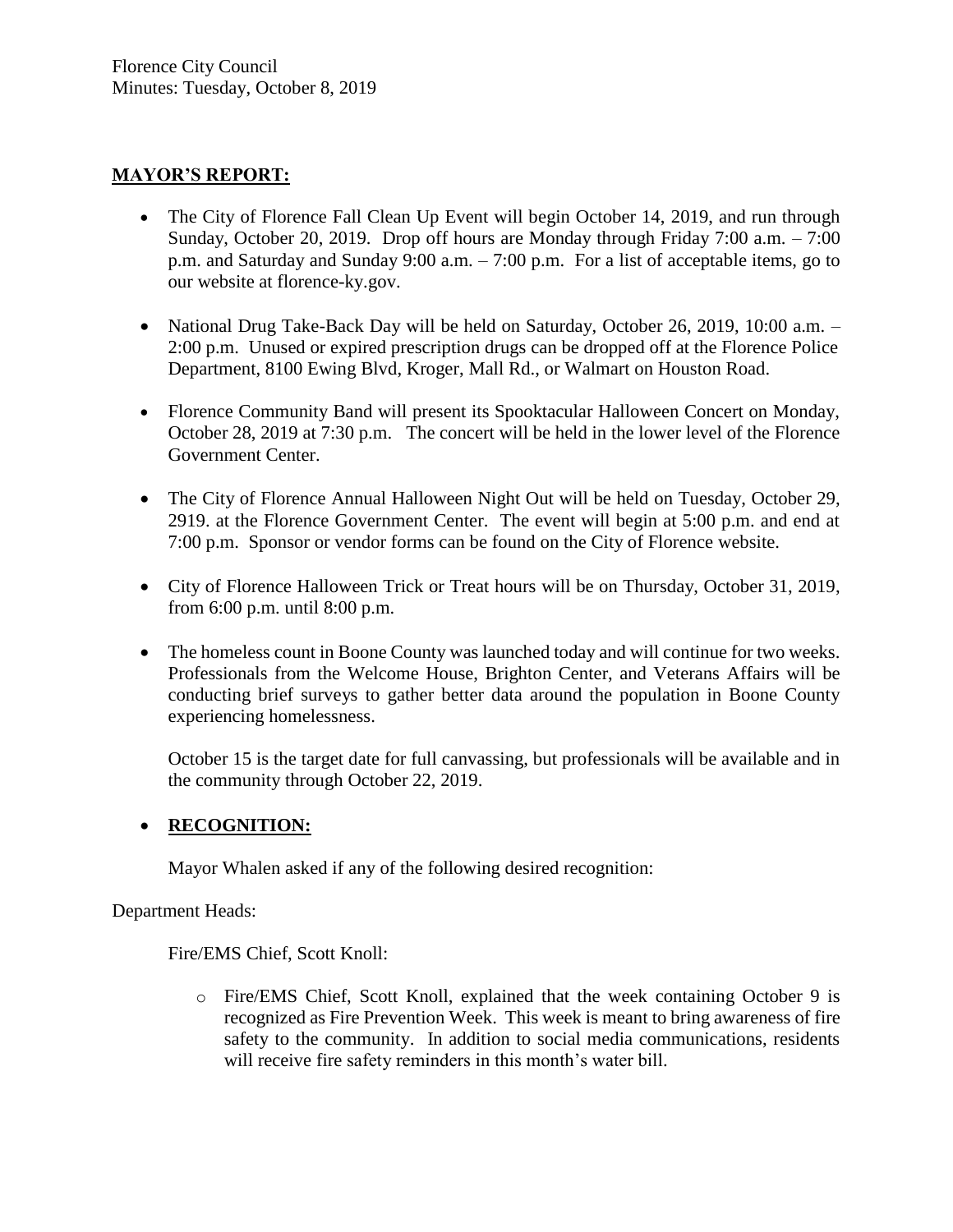Chief of Police, Tom Grau

- o Chief Grau announced that the department has a new recruit at the academy. He will graduate on October 24, 2019. The department is excited for his arrival.
- o The annual Honor Run will be held Sunday, November 10. Road closures and lane changes will be updated as the date gets close.

Public Services Director, Eric Hall

- o Eric Hall gave an update on a few of the street and park projects:
	- **Merravay Drive Street improvement starting this week**
	- Belair Drive Street improvement in process
	- Miriam Drive Street improvement and sidewalk in process
	- Kentaboo Park In process, shelter and restrooms complete
	- Lincoln Woods Playground Resurfacing In process
	- Nature Park Event Center Complete working on punch list

#### Audience:

Joshua Crouch, 6109 Spicewood Drive, Florence, Kentucky requested recognition.

Mr. Crouch expressed his displeasure at receiving a code violation for having a boat parked in his driveway. He appeared at the October Code Board Hearing and because he came into compliance, the fines were dismissed. Mr. Crouch does not feel this should be a violation. Mayor Whalen explained why there is a code enforcement process in the City of Florence and thanked him for taking his time to come to the council meeting.

Mr. Joe McCarthy, Hunters Green, Florence, Kentucky requested recognition.

Mr. McCarthy wanted to speak to council about the odor that his subdivision experiences from the Industrial Park, particularly Celanese Corporation. Mayor Whalen explained that even though Hunters Green has a Florence address, neither that subdivision nor Celanese are within the city or county limits.

Eric Hall, Director of Public Services, recommended that he reach out to the Sanitation District SD1. He could also talk to the Judge Executive's office in Kenton County, Kentucky.

## **ADJOURNMENT:**

There being no further business to come before Council, Mayor Whalen called for a motion to adjourn. Councilmember Huff so moved, with a second from Councilmember Osborne. **Council approved by unanimous vote**, the time being 6:55 p.m.